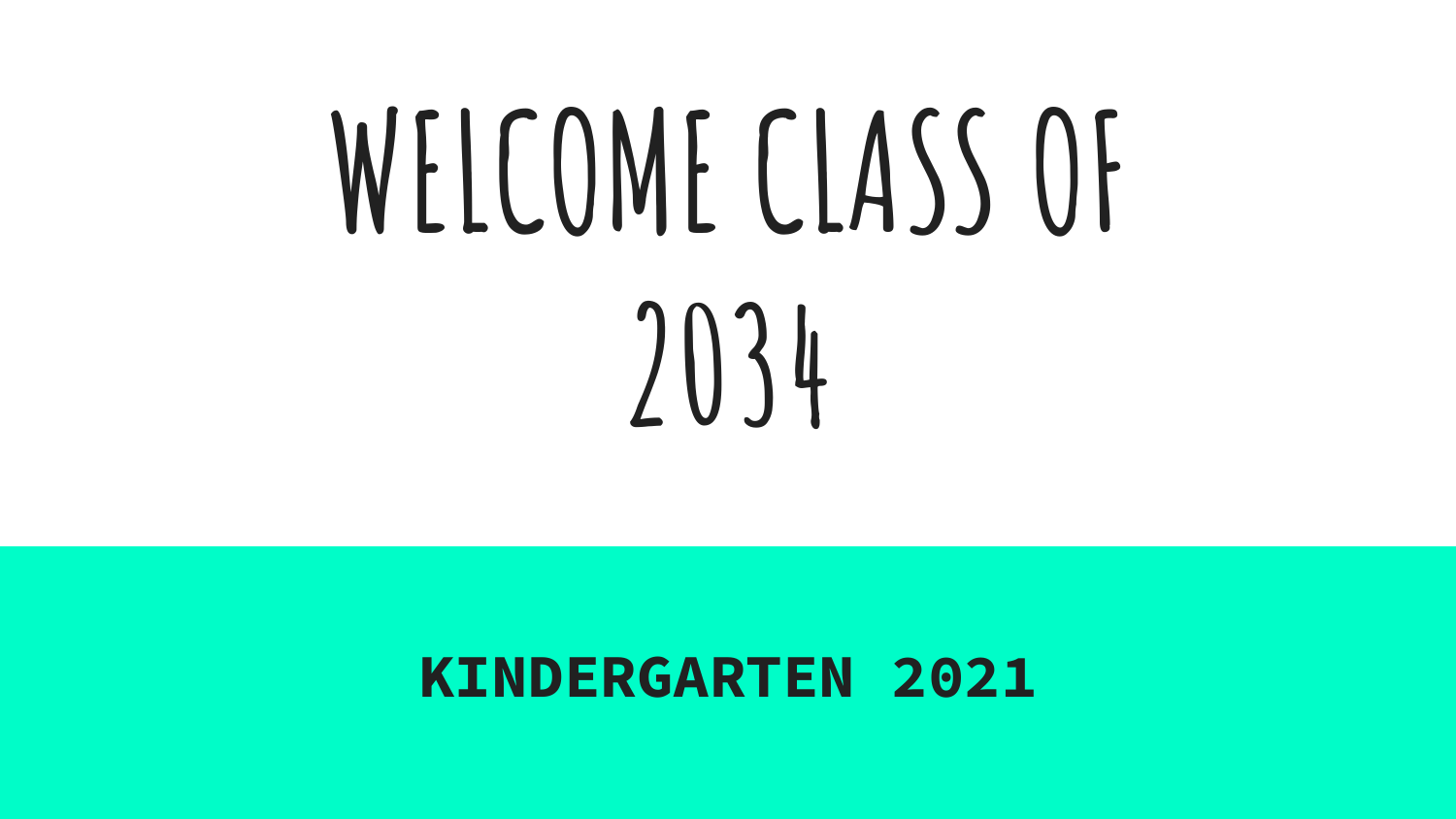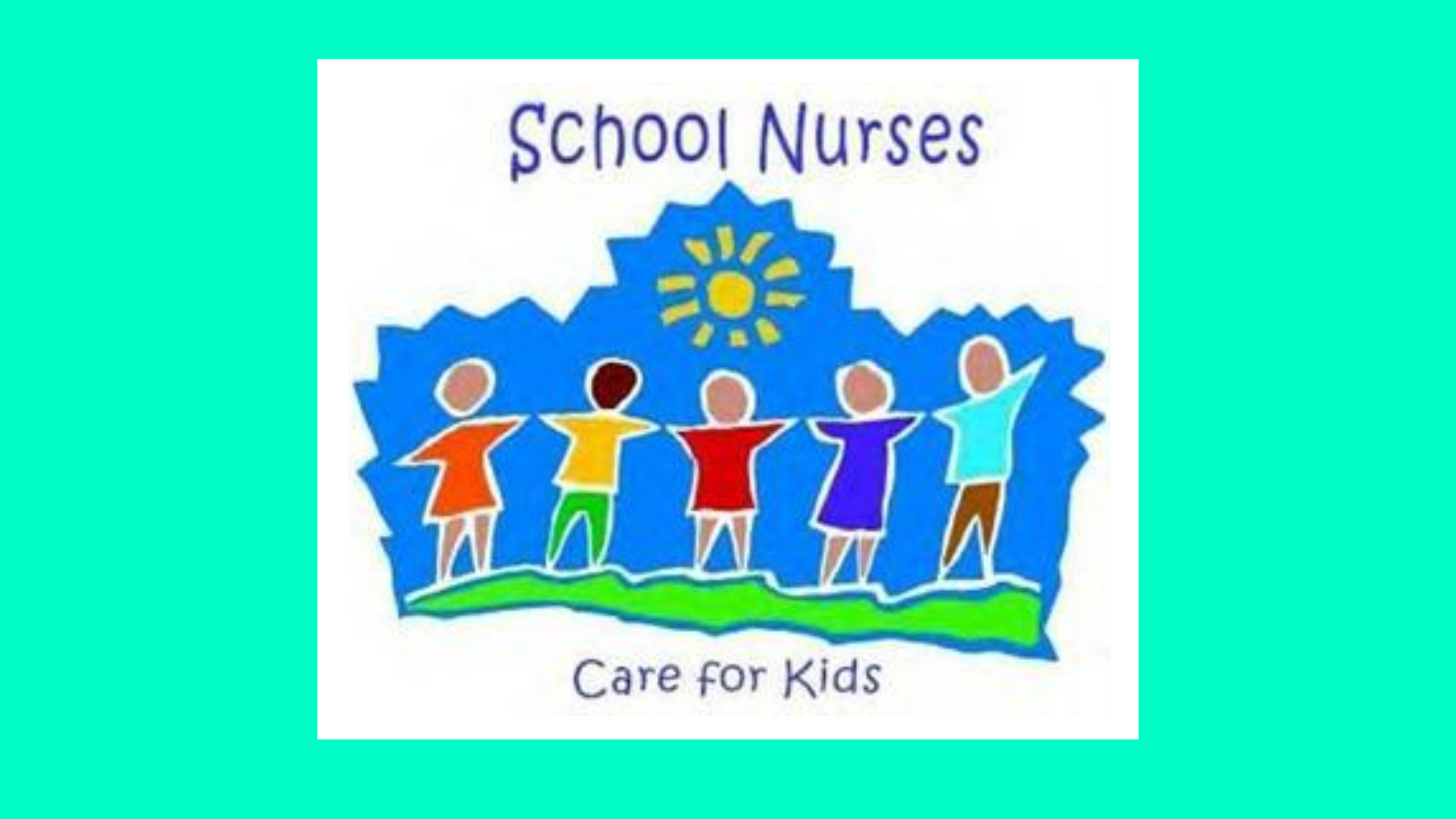**NURSE FOR:**



#### Middle School

High School

### **JANE EVANS RN, BSN MARILYN SHIELDS RN,BSN**

#### **NURSE FOR:**

Carrollton

Elementary

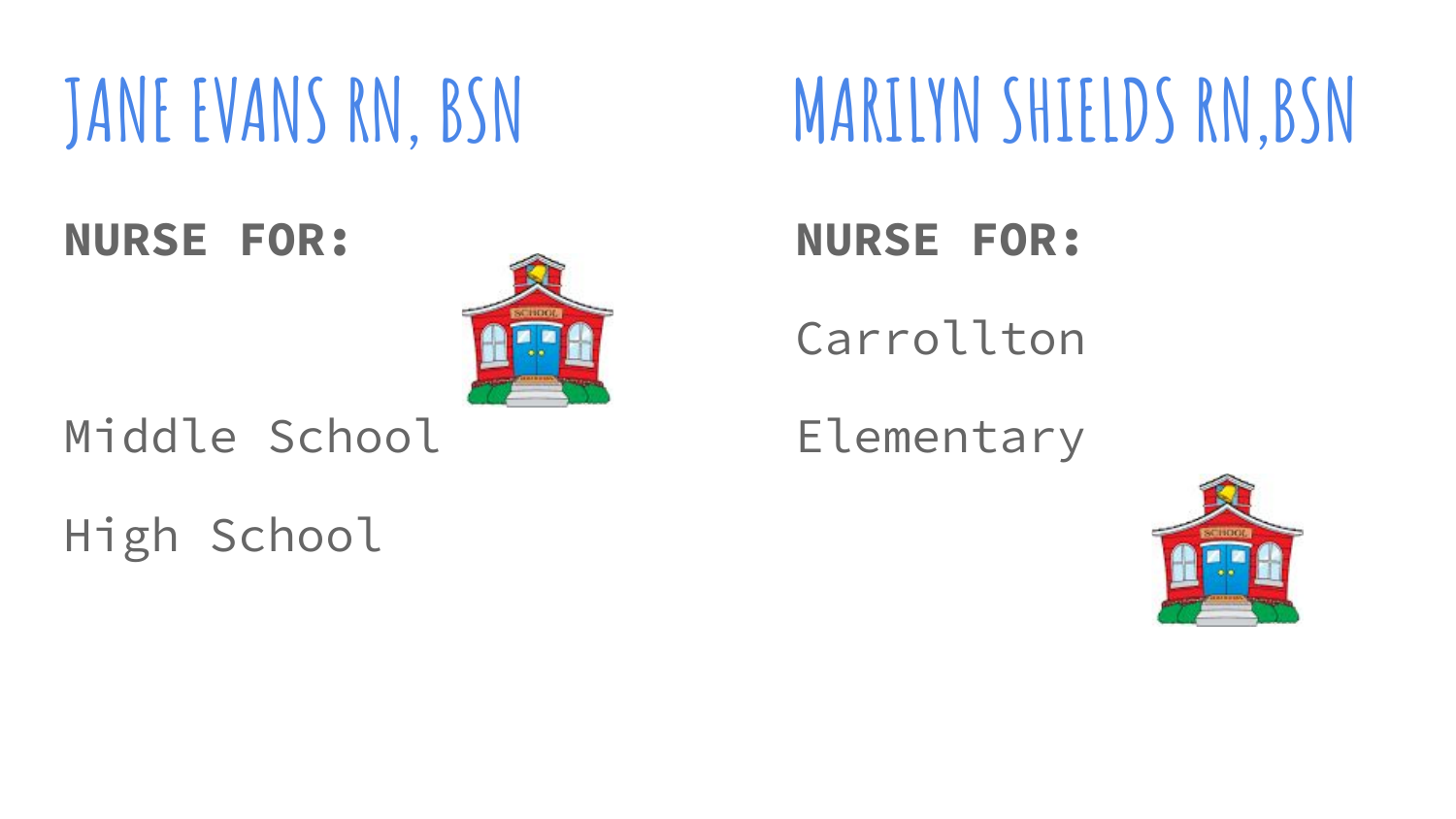

# **School health**

#### IMPORTANT INFORMATION

Final Forms

Immunizations

Medication at school

Too sick for school

Vision and Hearing screening

Recommendations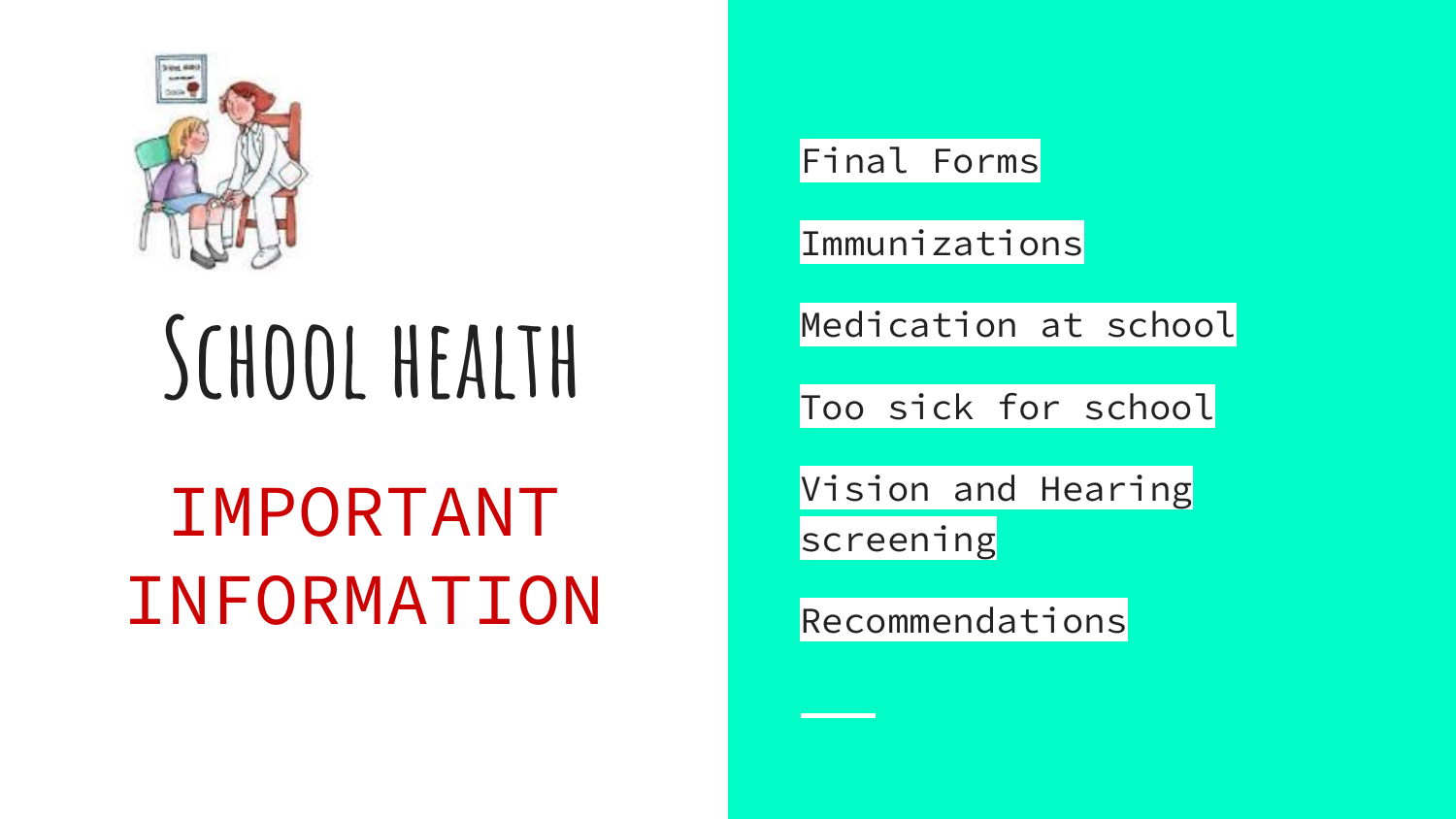#### **EMERGENCY MEDICAL / FINAL FORMS**

- 1) The Final Forms are used for emergency contacts, field trip permission and medical information.
- 2) Whenever changes occur for contacts or medical information, PLEASE UPDATE AND CONTACT THE SCHOOL NURSE
- 3) Phone number is used for parent notification
- 4) Emergency contacts
- 5) Consent for emergency treatment
- 6) Check to make sure the information is complete and accurate
- 7) Must have signatures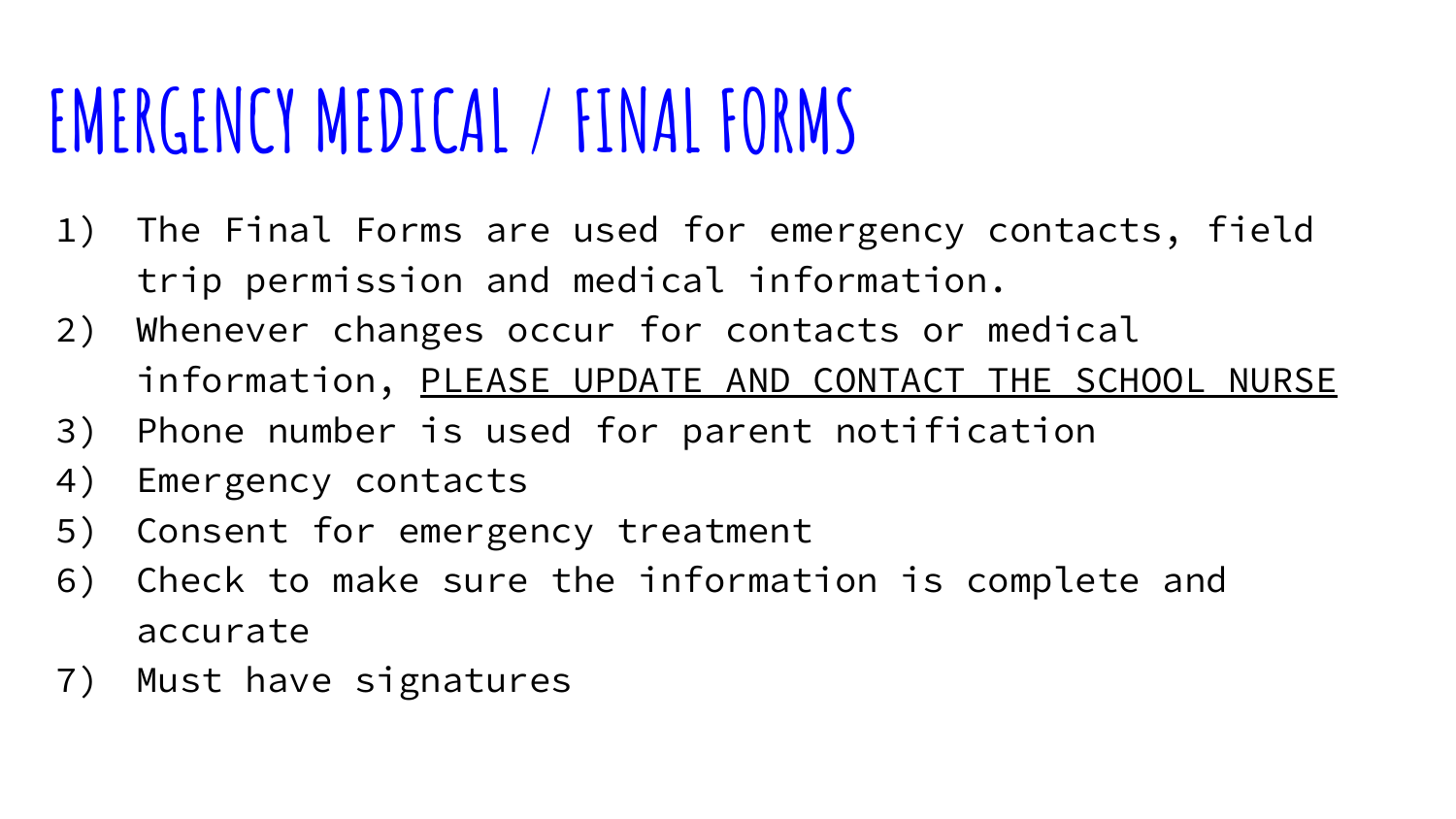### **IMMUNIZATIONS**



- 1) **Requirements for school entry:** 4 or more of Dtap, 3 or more of Polio, 3 Hep B, 2 MMR and 2 Varicella
- 2) Must have all the required shots by the 14th day of school starting or record submitted.
- 3) Health Department is providing by appointment,in clinic 8-11 am and 1-3 pm. On Wednesdays.
- 4) Immunization Procedure For Kindergarten Enrollment letter
- 5) Send updated record to address on top of letter with Attn: School Nurse or fax to: 330-627-1829.
- 6) Exemption Religious objection or medical, must state which vaccines you are objecting. If a medical reason must have a doctor's signature.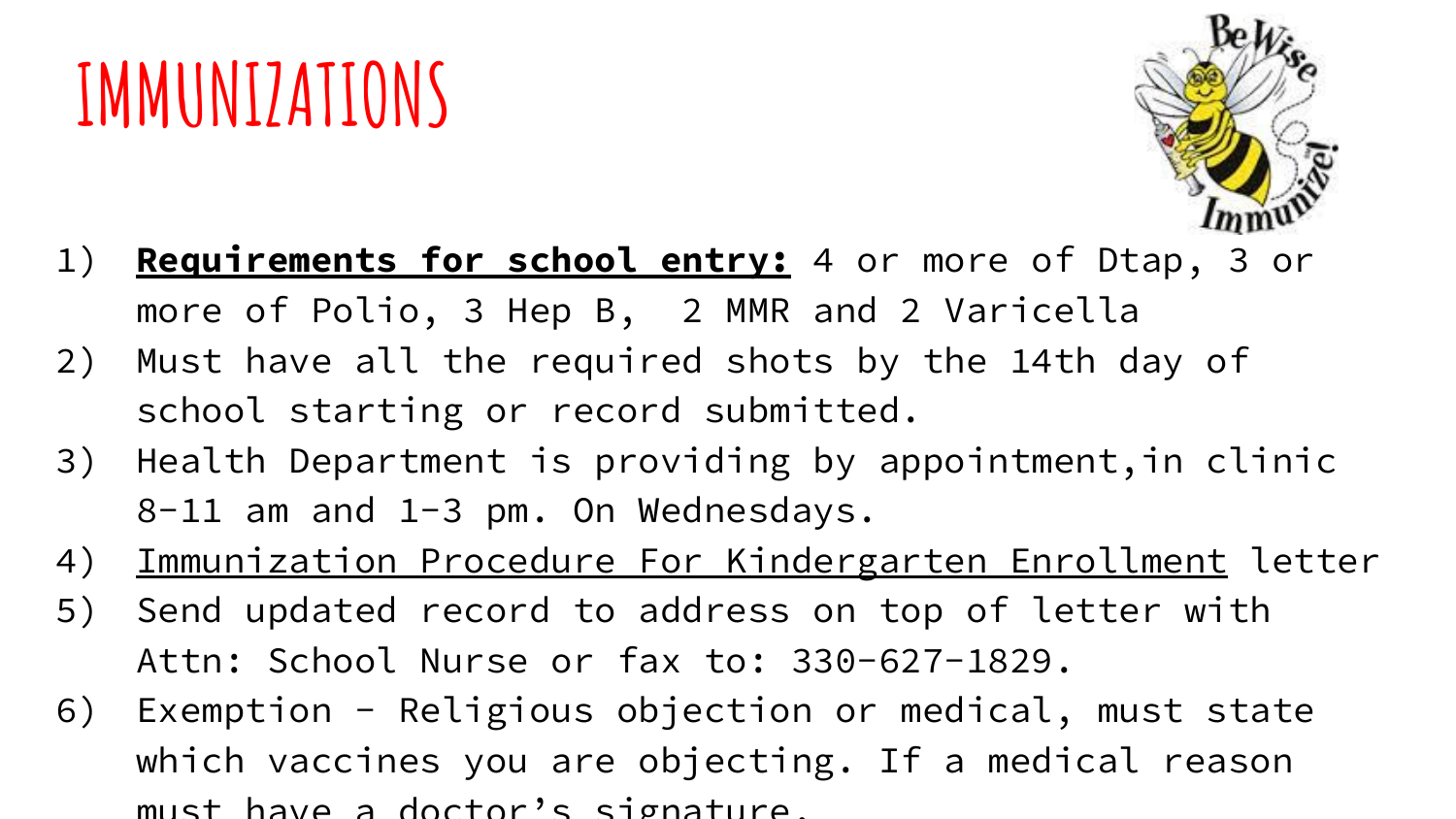## **MEDICATION AT SCHOOL**



- 1) Medication at school and the law
- 2) Procedure for medication administration
- 3) Asthma inhalers
- 4) Epi Pens
- 5) Seizure Medication
- 6) Medical Conditions requiring special accommodations.
- 7) Medical Forms on our website [www.carrolltonschools.org](http://www.carrolltonschools.org)

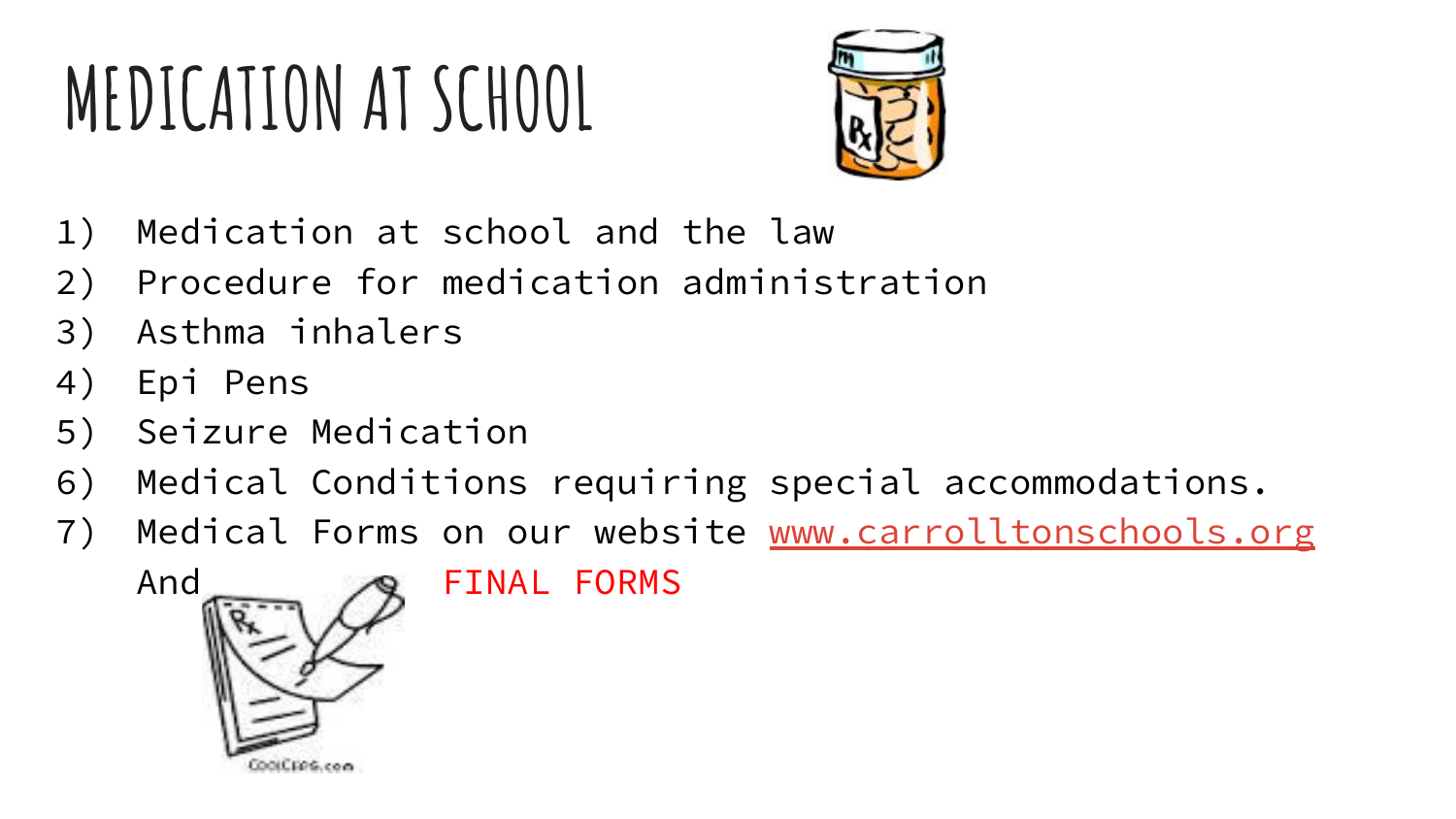#### **TOO SICK FOR SCHOOL**



- 1) **Communicable Diseases**: pink eye, strep throat, cold viruses, influenza, COVID-19 etc.(COVID-19 has a separate protocol at this time).
- 2) **Temperature** fever free for 24 hrs. Without medication
- **3) Diarrhea & vomiting**
- 4) **Rashes** such as ring worm, impetigo, staph infections
- 5) **Lice** nit free policy
- 6) **Have a plan for sick days**: Allow child time to recover.
- 7) **Letters** notifying parents of illnesses in their classroom.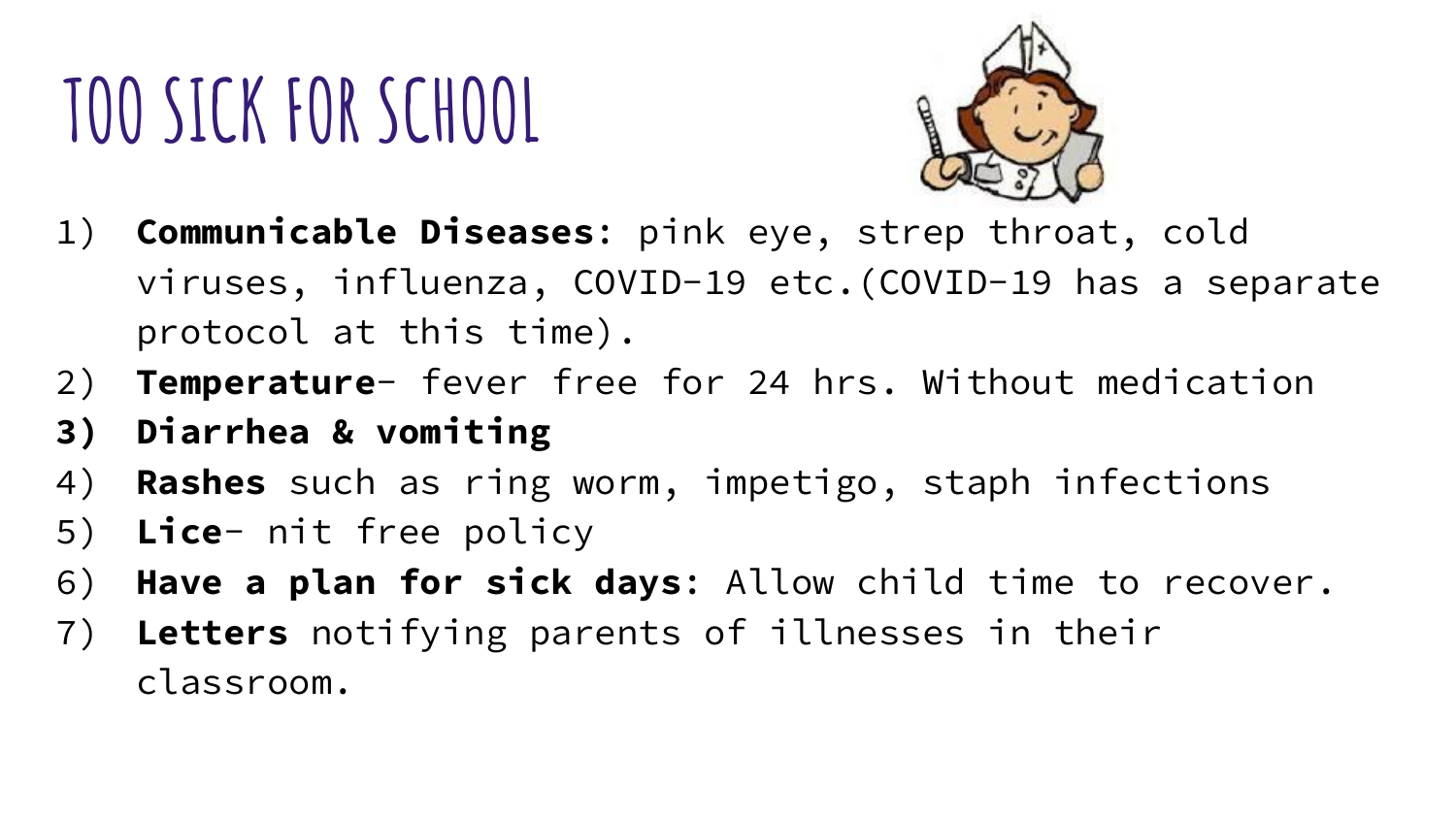#### **Vision and HEaring screening, Done with Testing:**

**VISION**: Distance acuity (monocular) test each eye separately Depth

Color Vision- boys only

**Hearing**: Pure-tone Audiometry

Each child is tested at 1000 Hz, 2000 Hz,

and 4000 Hz, at 20 dB HL in both ears.

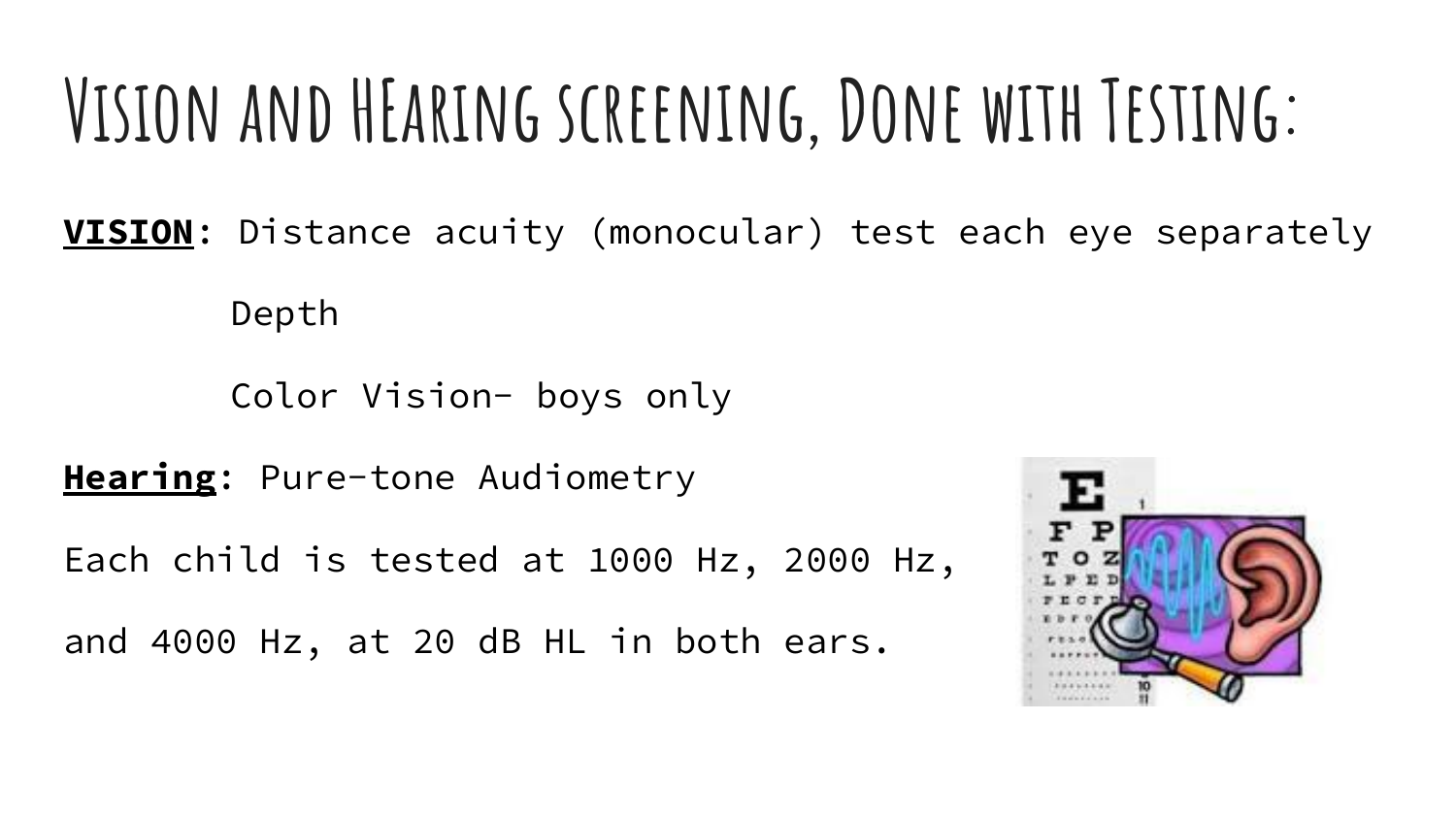#### RECOMMENDATIONS



- 1) Practice good hygiene with your child.
- 2) Teach them how and when to wash their hands.
- 3) Wash hands as you say the ABC's.
- 4) Teach them how to cough and sneeze. ( Cover with arm)
- 5) Teach them how to blow their nose into a kleenex.
- 6) Purchase a thermometer.
- 7) Early bedtime on school nights and no computer,tv, video games or electronics at least 1 hr before bedtime.
- 8) Always eat breakfast either at home or at school.